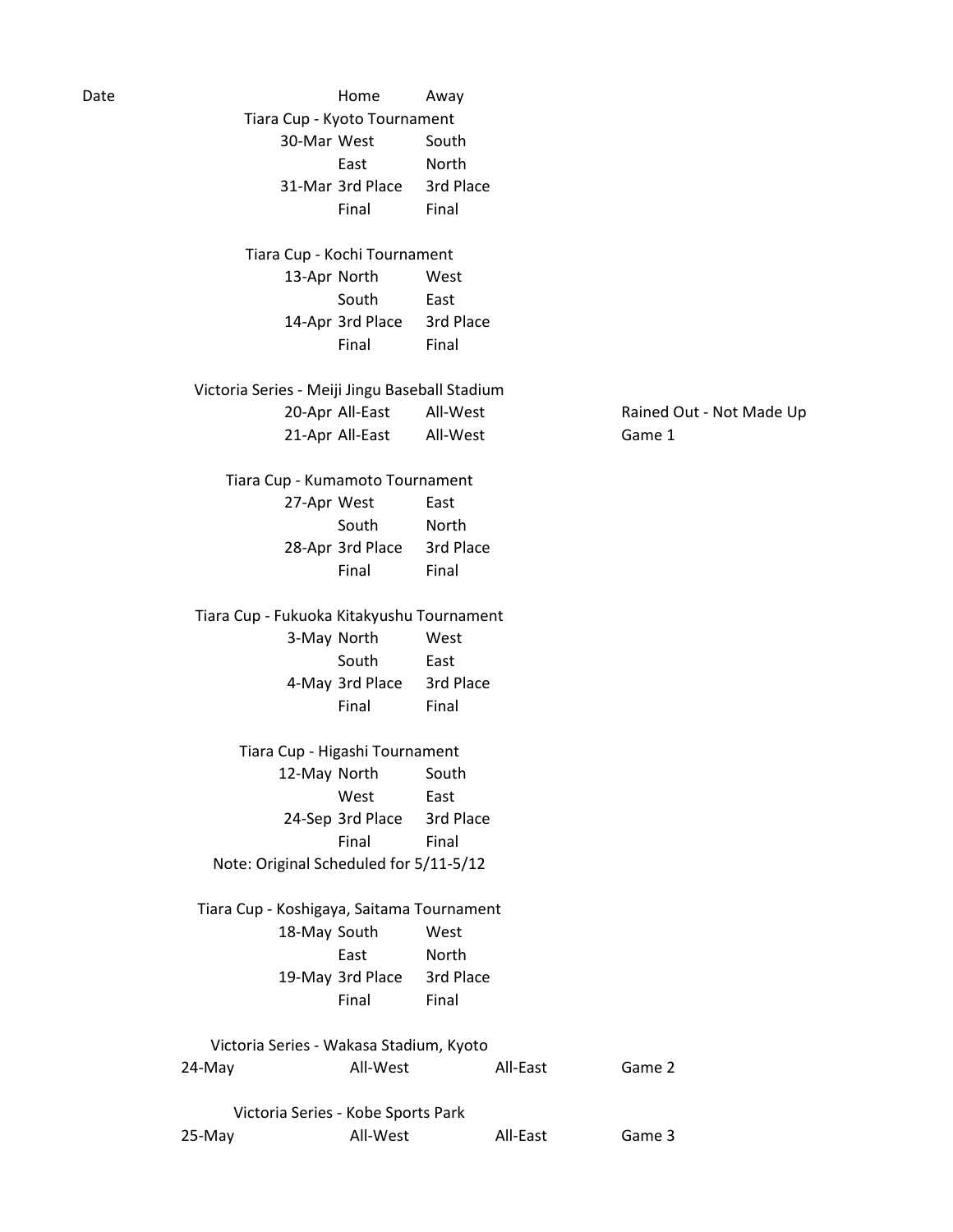1-Jun South North West East 2-Jun 3rd Place 3rd Place Final Final 8-Jun North South West East 9-Jun 3rd Place 3rd Place Final Final 15-Jun North West East South 16-Jun 3rd Place 3rd Place Final Final 29-Jun East North South West 30-Jun 3rd Place 3rd Place Final Final 6-Jul West North South East 7-Jun 3rd Place 3rd Place Final Final 20-Jul North South West East 21-Jul 3rd Place 3rd Place Final Final 11-Aug East South North West 12-Aug 3rd Place 3rd Place Final Final Note: Original Scheduled for 8/10-8/11 Tiara Cup - Saitama Urawa Tournament Tiara Cup - Sendai Women's Baseball Festival Tiara Cup - Ibaraki Prefecture Tournament Tiara Cup - Kyoto Taikai Women's Baseball Festival Tiara Cup - Sendai Tournament Tiara Cup - Shiga & Gifu Tournament Tiata Cup - Nara Tournament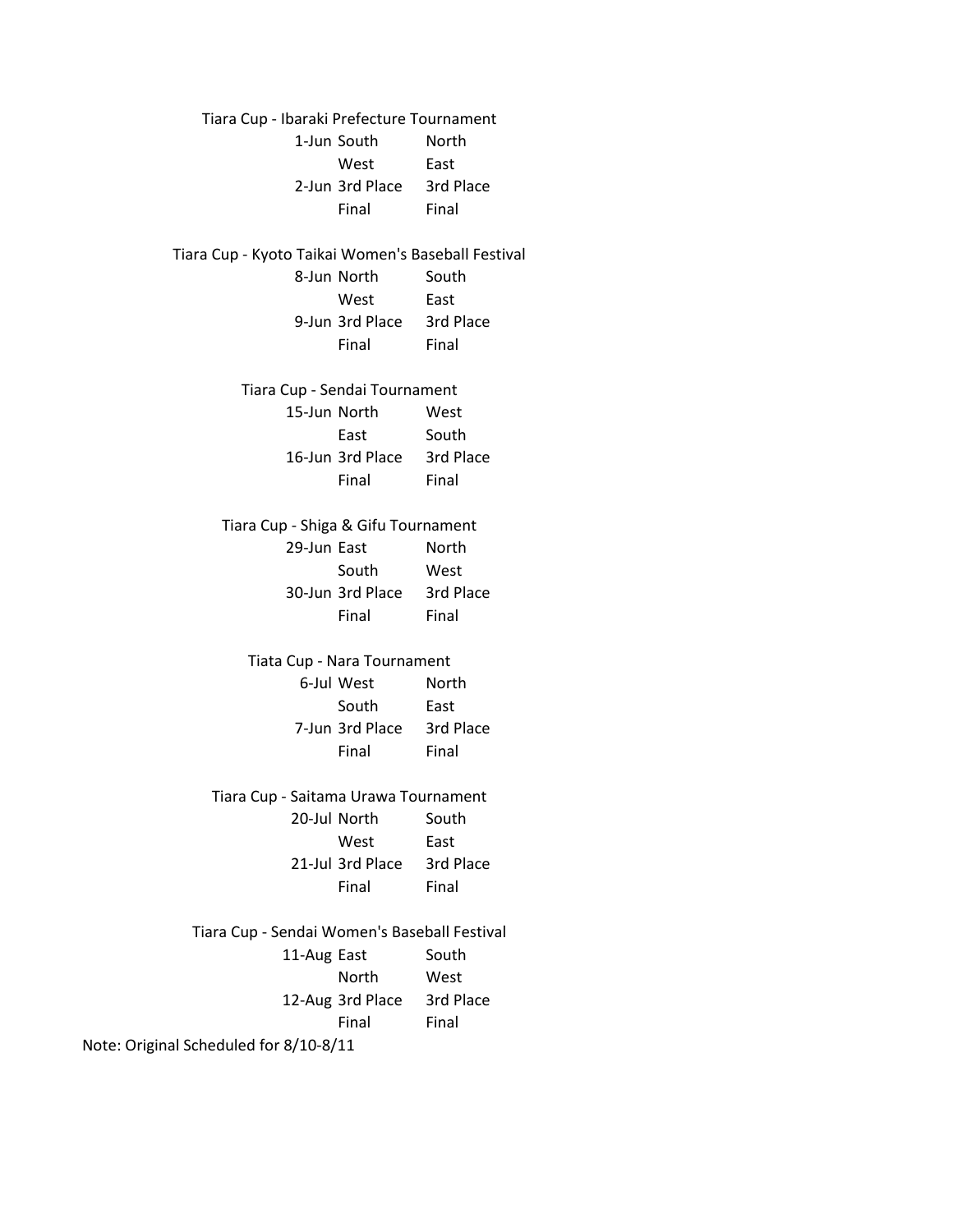17-Aug South West North East 18-Aug 3rd Place 3rd Place Final Final 24-Aug West North South East 26-Aug 3rd Place 3rd Place Final Final 14-Sep All-West All-East Game 4 16-Sep All-East All-West Game 5 21-Sep East West North South 22-Sep 3rd Place 3rd Place Final Final 28-Sep South North East West 29-Sep 3rd Place 3rd Place Final Final 5-Oct South North West East 6-Oct 3rd Place 3rd Place Final Final 12-Oct North West East South 13-Oct 3rd Place 3rd Place Final Final 25-Oct All-East All-West Rained Out- Not Made Up 26-Oct All-East All-West Game 6 27-Oct All-East All-West Game 7 Tiara Cup - Sagamihara, Kanagawa Tournament Tiara Cup - Ehime Matsuyama Tournament Tiara Cup - Okayama Kurashiki Tournament Tiara Cup - Sagamihara, Kanagawa Women's Baseball Festival Victoria Series - Wakasa Stadium, Kyoto Victoria Series - Meiji Jingu Baseball Stadium Victoria Series - Meiji Jingu Baseball Stadium Tiara Cup - Aichi Toyohashi Tournament Tiara Cup - Sagamihara, Kanagawa Tournament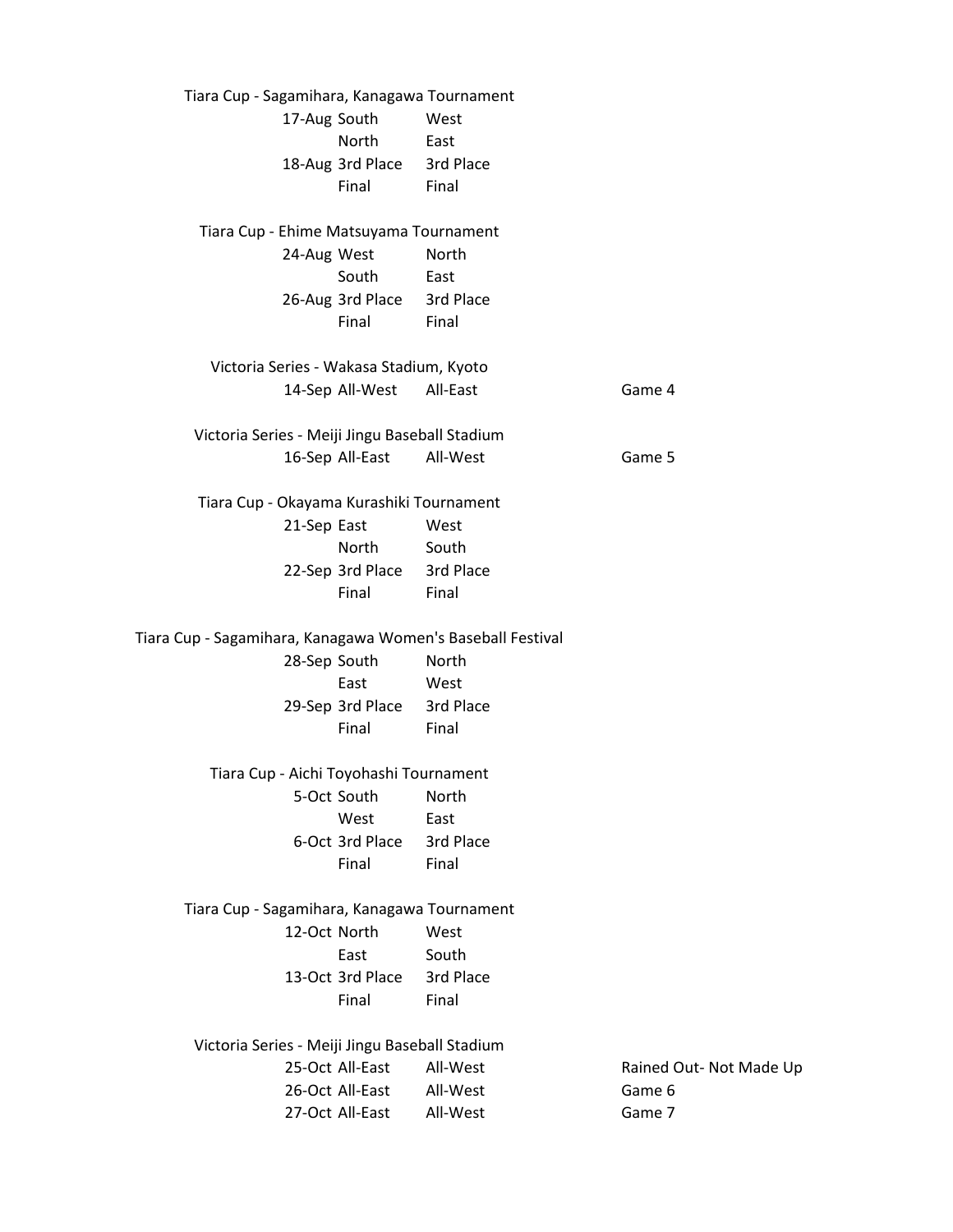9-Nov First Place Second Place 10-Nov First Place Second Place Tiara Cup - Queen Cup Finals: Best of 3 - First Place awarded 1 game

Tiara Cup Game Rules: 7 inning games In case of tie: Day 1 - Lottery to determine who wins (counts as tie in standings) 3rd Place Game - Left as a tie Final - play to 9 innings max, if still tied, hold lottery(? Never came up in season)

Tiara Cup standings: 1) Number of Tournaments won 2) Overall Winning Percentage (wins/(wins+losses))

Victoria Series Rules: All-East: Combined East and North teams All-West: Combined West and South teams 18 player rosters selected for each game Last 2 Games - All players on roster 7 inning games If tied, play 9 innings max. If still tied, game is a tie

1st 10 Tiara Cup Suspensions: Suspended for 1st 4 innings of Day 1 games (First 10 Tiara Cups only) Mika Konishi (West) Ikuyo Matsumoto (West) Miki Atsugase (South) Chie Niihara (South) Maya Kawaho (East) Miri Iwaya (North) Shino Kokubo (North) Aya Takizawa (North)

Transactions:

4/27 - Chizuru Ishizuka (North) Injured during game 1 of 3rd Tiara Cup- Out for Season 6/13 - Hitomi Tsubochi takes over as North manager: 1st former player to manage 7/3 - Trade made, effective 7/6 Tournament: Kei Arai (West -> North), Chiaki Shioya (East -> West), Saori Nakamura (North -> East) 7/20 - Shae Lillywhite Debuts for South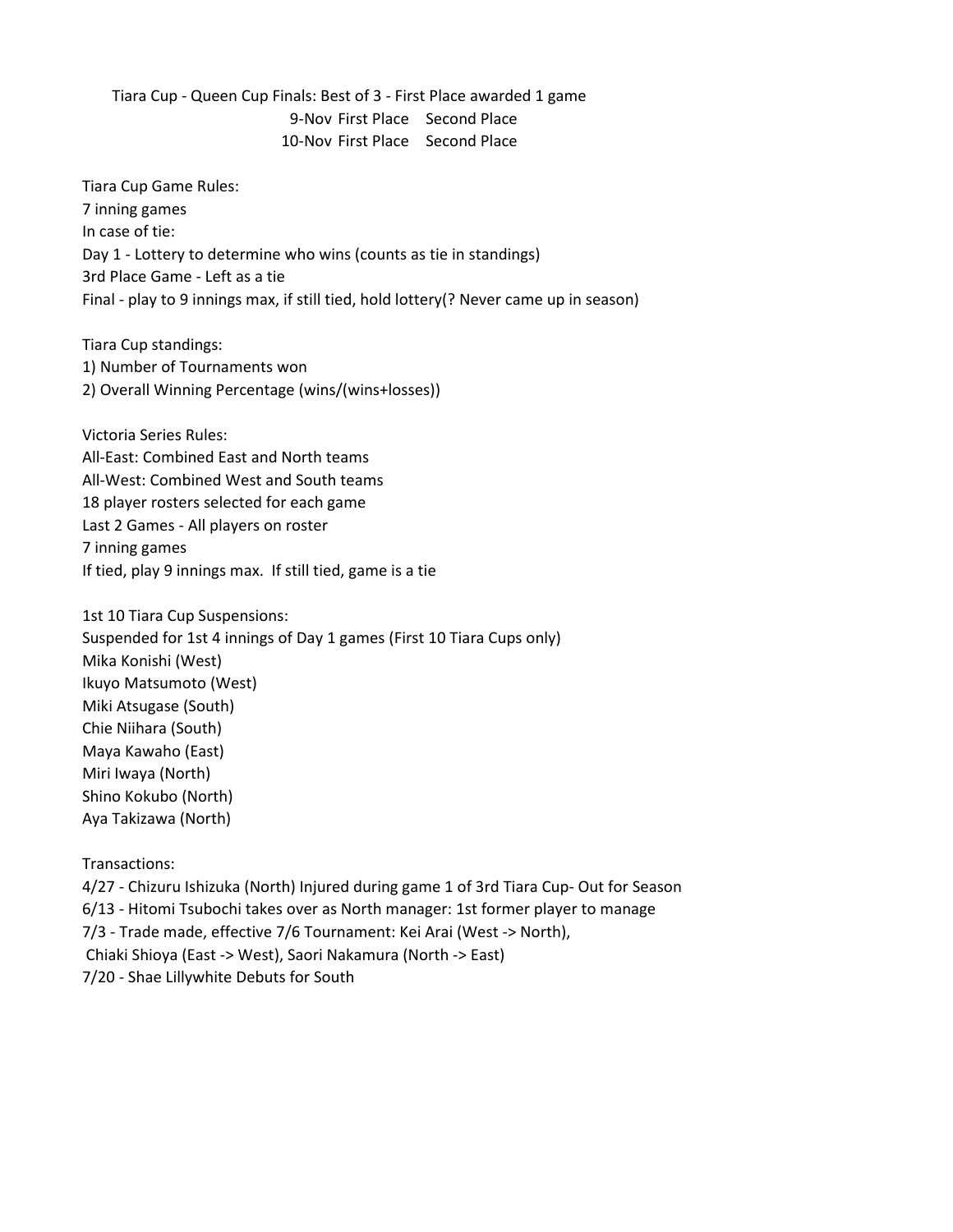|                               | Lineups tend to be fairly fluid, below are "typical" (late-season) best lineups |
|-------------------------------|---------------------------------------------------------------------------------|
|                               | DH is available, not always used (some of the better hitters also pitch)        |
| South                         |                                                                                 |
| Miki Atsugase                 | SS                                                                              |
| Saki Soda                     | 3B                                                                              |
| Sachika Tanaka                | 2B                                                                              |
| Mika Miyahara/Shae Lillywhite | P/DH                                                                            |
| Tomoko Tanaka                 | 1B                                                                              |
| Akira Hashimoto               | <b>CF</b>                                                                       |
| Akari Ejima                   | LF                                                                              |
| Asami Kawabata                | C                                                                               |
| Hikaru Kawasaki               | <b>RF</b>                                                                       |
|                               |                                                                                 |
| North                         |                                                                                 |
| Chihiro Satoh                 | 2B                                                                              |
| Shihio Masuda                 | LF                                                                              |
| Mari Yamazaki                 | SS                                                                              |
| Aya Takizawa                  | 1B                                                                              |
| Mihoko Ikari                  | C                                                                               |
| Ayami Sato                    | P/DH                                                                            |
| Shino Kokubo                  | <b>RF</b>                                                                       |
| Yuri Sakamoto                 | 3B                                                                              |
| Yumiko Miura                  | <b>CF</b>                                                                       |
|                               |                                                                                 |
| West                          |                                                                                 |
| Yu Kawamoto                   | 3B                                                                              |
| Tsudoi Konishi                | 2B                                                                              |
| Iori Miura                    | <b>CF</b>                                                                       |
| Kasumi Nakamura               | SS                                                                              |
| Chiaki Shioya                 | 1B                                                                              |
| Akane Nakamura                | <b>RF</b>                                                                       |
| Mika Konishi                  | P/DH                                                                            |
| Ikuyo Matsumoto               | C                                                                               |
| Arisa Kanayama                | LF                                                                              |
|                               |                                                                                 |
| East                          |                                                                                 |
| Natsumi Nakano                | 2B                                                                              |
| Haruka Mihara                 | <b>CF</b>                                                                       |
| Mika Okura                    | <b>RF</b>                                                                       |
| Yuki Kawabata                 | SS                                                                              |
| Maya Kawaho                   | C                                                                               |
| Yasuko Ohzawa                 | 3B                                                                              |
| Minori Okuda                  | 1B                                                                              |
| Miwa Naraoka                  | DH                                                                              |
| Chika Nakahira                | LF                                                                              |
|                               |                                                                                 |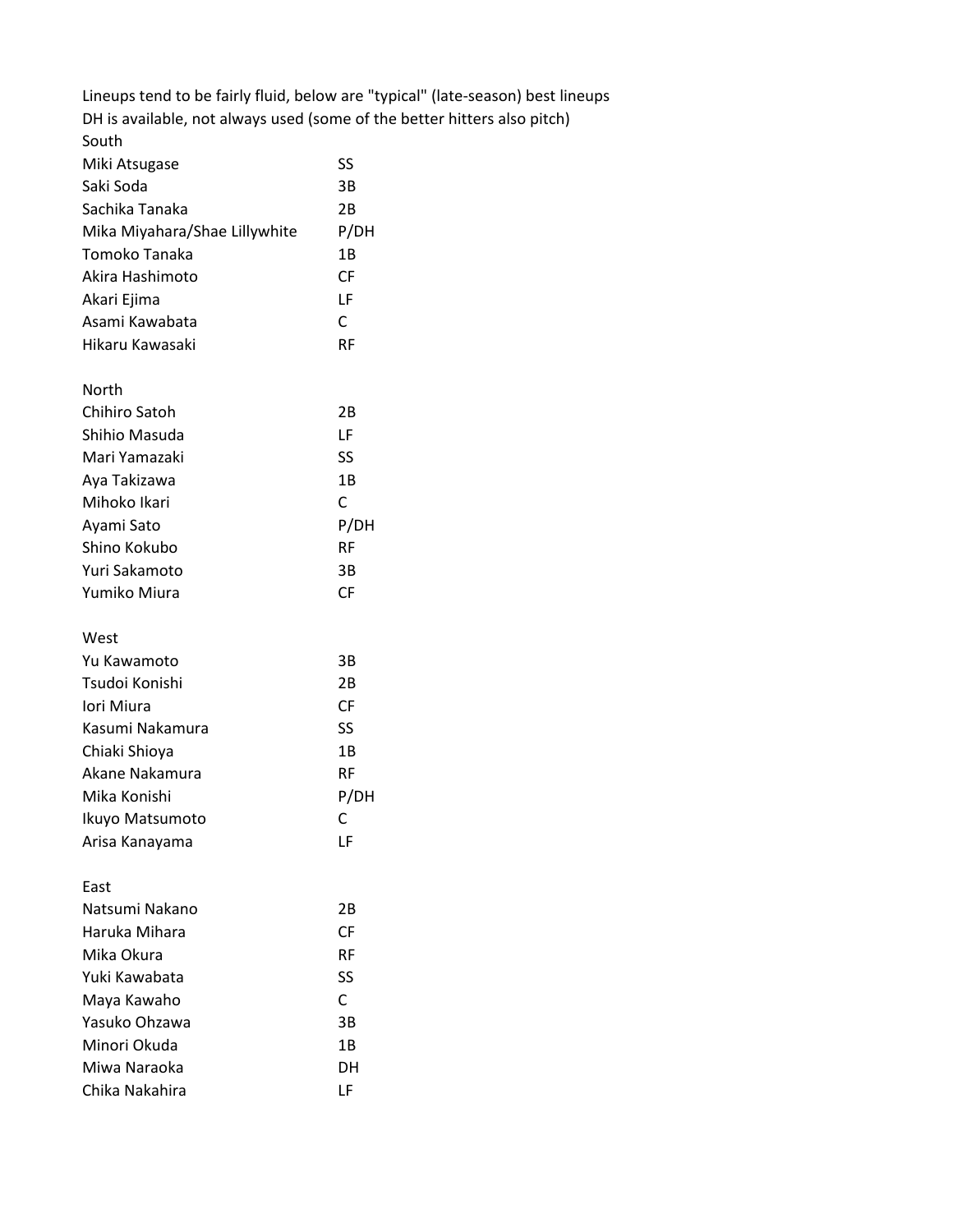Pitching Staffs Pitchers have been used in both starts and relief (sometimes on same weekend) Optional Rule: Carry over fatigue from game 1 of weekend to game 2 Below is rough priority order of starting pitchers

South Mika Miyahara Minako Uemura Shiho Murata Shiori Komiya (3rd place games only) Yuma Nakagawa (3rd place games only)

North Ayami Sato Kei Arai (after 7/3 trade) Midori Tanaka

West Mika Konishi Minami Yano Kei Arai (before 7/3 trade)

East Honami Ohta Handa Nagisa Risa Nakashima (though mostly used as closer later in season)

Other Optional Rules: Outfielders play quite shallow, so play all stadiums as Big, Grass Additionally, there are a more 9-3 putouts than usual, I suggest following rule: On a single to RF, roll 2 dice, read as normal: 5-5, 5-6 read as "RF throws out batter at first, runners advance one base" I randomly chose umpires from BA set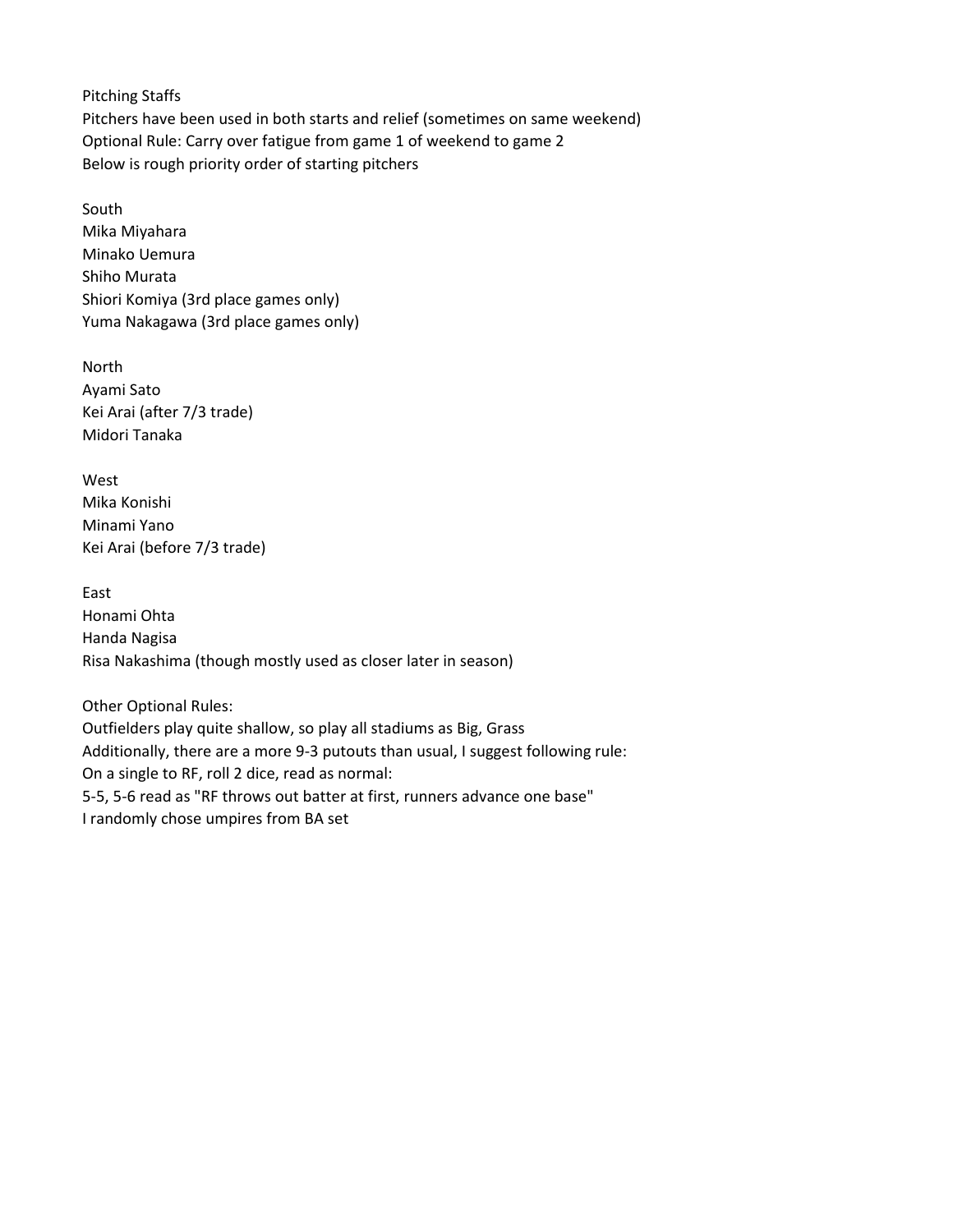| lori                                          |                                                      | Yuki                    |                                     | <b>Tsudoi</b>           |                                     | Yuki               |                                                     |                   | Akane                               | Arisa                    |                                 |  |
|-----------------------------------------------|------------------------------------------------------|-------------------------|-------------------------------------|-------------------------|-------------------------------------|--------------------|-----------------------------------------------------|-------------------|-------------------------------------|--------------------------|---------------------------------|--|
| <b>Miura</b><br>CF • West<br><b>Batting L</b> |                                                      | <b>Moritoh</b>          |                                     | <b>Konishi</b>          |                                     | <b>Umemoto</b>     |                                                     | <b>Nakamura</b>   |                                     | Kanayama                 |                                 |  |
|                                               |                                                      |                         | SS-LF • West                        | $2B-3B \cdot West$      |                                     | $LF-1B \cdot West$ |                                                     |                   | RF • West                           | LF • West                |                                 |  |
|                                               |                                                      |                         | <b>Batting R</b>                    |                         | <b>Batting R</b>                    |                    | Batting L                                           |                   | <b>Batting L</b>                    |                          | <b>Batting R</b>                |  |
| <b>HERO</b>                                   |                                                      |                         | <b>SAD SACK</b>                     |                         | <b>HERO</b>                         |                    | <b>HERO</b>                                         |                   | <b>•HERO</b>                        |                          | <b>·UTILITY</b>                 |  |
|                                               | <b>CHAMPION</b><br><b>SCRAPPER</b>                   |                         | <b>SCRAPPER</b><br><b>•PATIENT</b>  |                         | <b>SCRAPPER</b><br><b>•EAGER</b>    |                    | <b>SCRAPPER</b><br><b>•EAGER</b>                    |                   | <b>SCRAPPER</b><br><b>•PATIENT</b>  |                          | <b>SCRAPPER</b><br><b>EAGER</b> |  |
|                                               | <b>•PATIENT</b>                                      |                         | <b>•GOOD EYE</b>                    |                         | <b>•GOOD EYE</b>                    |                    |                                                     |                   | <b>GOOD EYE</b>                     |                          | <b>GOOD EYE</b>                 |  |
|                                               | <b>GOOD EYE</b>                                      |                         |                                     |                         |                                     |                    |                                                     |                   |                                     |                          |                                 |  |
| Fielding<br>GOLD                              | Running<br><b>DB ACTIVE</b>                          | Fielding<br><b>IRON</b> | Running                             | Fielding<br><b>IRON</b> | Running                             | Fielding           | Running                                             | Fielding          | Running<br><b>STOIC</b>             | Fielding<br><b>GOLD</b>  | Running                         |  |
| @2013 PLAAY Games                             | Experience<br><b>ICON</b>                            | @2013 PLAAY Games       | Experience<br><b>•PROSPECT</b>      | @2013 PLAAY Games       | Experience<br><b>•PROSPECT</b>      | @2013 PLAAY Games  | Experience<br><b>ICON</b>                           | @2013 PLAAY Games | Experience<br><b>ICON</b>           | @2013 PLAAY Games        | Experience<br><b>PROSPECT</b>   |  |
|                                               | Ikuyo                                                | Kasumi                  |                                     | Ayumi                   |                                     | Miki               |                                                     | Saki              |                                     | <b>Sachika</b>           |                                 |  |
|                                               | <b>Matsumoto</b>                                     |                         | <b>Nakamura</b>                     |                         | <b>Ikeyama</b>                      |                    | <b>Atsugase</b>                                     |                   | <b>Soda</b>                         |                          | Tanaka                          |  |
|                                               | $C-3B \cdot West$                                    | 1B-3B-SS · West         |                                     | $C \cdot$ West          |                                     | SS · South         |                                                     | 3B-2B · South     |                                     | 2B-SS · South            |                                 |  |
| <b>Batting R</b><br><b>SCRAPPER</b>           |                                                      | <b>Batting R</b>        |                                     | <b>Batting R</b>        |                                     | Batting L          |                                                     | <b>Batting R</b>  |                                     | <b>Batting R</b>         |                                 |  |
|                                               |                                                      |                         | <b>•HERO</b>                        |                         | <b>-HERO</b>                        |                    | <b>-HERO</b>                                        |                   | <b>•HERO</b>                        |                          | <b>-HERO</b>                    |  |
|                                               |                                                      |                         | <b>•CHAMPION</b><br><b>SCRAPPER</b> |                         | <b>SCRAPPER</b><br><b>-PATIENT</b>  |                    | <b>•CHAMPION</b><br><b>SCRAPPER</b>                 |                   | <b>SCRAPPER</b><br><b>•GOOD EYE</b> |                          | <b>SCRAPPER</b><br><b>EAGER</b> |  |
|                                               |                                                      |                         | <b>•EAGER</b>                       |                         | <b>GOOD EYE</b>                     |                    | <b>-PATIENT</b>                                     |                   |                                     |                          | <b>•GOOD EYE</b>                |  |
|                                               |                                                      |                         | <b><i>•WHIFFER</i></b>              |                         |                                     |                    | <b>GOOD EYE</b>                                     |                   |                                     |                          |                                 |  |
| Fielding<br><b>GOLD</b>                       | Running<br><b>STOIC</b>                              | Fielding<br><b>IRON</b> | Running<br><b>•ACTIVE</b>           | Fielding                | Running                             | Fielding           | Running<br><b>ACTIVE</b>                            | Fielding<br>GOLD· | Running                             | Fielding                 | Running<br><b>•ACTIVE</b>       |  |
| @2013 PLAAY Games                             | Experience<br><b>ICON</b>                            | @2013 PLAAY Games       | Experience<br><b>•PROSPECT</b>      | @2013 PLAAY Games       | Experience<br><b>PROSPECT</b>       | @2013 PLAAY Games  | Experience<br><b>ICON</b>                           | @2013 PLAAY Games | Experience<br><b>•PROSPECT</b>      | @2013 PLAAY Games        | Experience<br><b>ICON</b>       |  |
|                                               | Chie                                                 | Akari                   |                                     | Hikari                  |                                     | Asami              |                                                     | <b>Hikaru</b>     |                                     | <b>Tomoko</b>            |                                 |  |
|                                               | <b>Niihara</b><br><b>Ejima</b>                       |                         | <b>Hashimoto</b>                    |                         | <b>Kawabata</b>                     |                    |                                                     | <b>Kawasaki</b>   | <b>Tanaka</b>                       |                          |                                 |  |
|                                               | OF . South                                           | LF . South              |                                     | CF-LF . South           |                                     | C · South          |                                                     | RF · South        |                                     |                          | 1B-CF · South                   |  |
|                                               | Batting L                                            |                         | <b>Batting L</b>                    |                         | <b>Batting L</b>                    |                    | Batting R                                           |                   | <b>Batting R</b>                    |                          | <b>Batting L</b>                |  |
|                                               | UTILITY<br><b>SAD SACK</b>                           |                         | <b>•UTILITY</b><br><b>SCRAPPER</b>  |                         | <b>•CHAMPION</b><br><b>SCRAPPER</b> |                    | UTILITY<br><b>•SAD SACK</b>                         |                   | <b>•HERO</b><br><b>SCRAPPER</b>     |                          | <b>•HERO</b><br><b>SCRAPPER</b> |  |
|                                               | <b>SCRAPPER</b><br><b>-PATIENT</b><br><b>WHIFFER</b> |                         | <b>-PATIENT</b><br><b>•GOOD EYE</b> |                         | <b>GOOD EYE</b>                     |                    | <b>SCRAPPER</b><br><b>•EAGER</b><br><b>-WHIFFER</b> |                   | <b>•PATIENT</b><br><b>-WHIFFER</b>  |                          | <b>GOOD EYE</b>                 |  |
| Fielding                                      | Running<br><b>STOIC</b>                              | Fielding                | Running<br><b>STOIC</b>             | Fielding                | Running<br><b>-ACTIVE</b>           | Fielding<br>GOLD-  | Running<br><b>STOIC</b>                             | Fielding<br>GOLD· | Running<br><b>•ACTIVE</b>           | Fielding<br><b>IRON•</b> | Running                         |  |
| @2013 PLAAY Games                             | Experience<br><b>ICON</b>                            | @2013 PLAAY Games       | Experience<br><b>•PROSPECT</b>      | @2013 PLAAY Games       | Experience<br><b>•PROSPECT</b>      | @2013 PLAAY Games  | Experience<br><b>ICON</b>                           | @2013 PLAAY Games | Experience<br>$\cdot$ ICON          | @2013 PLAAY Games        | Experience<br><b>ICON</b>       |  |
|                                               |                                                      |                         |                                     |                         |                                     |                    |                                                     |                   |                                     |                          |                                 |  |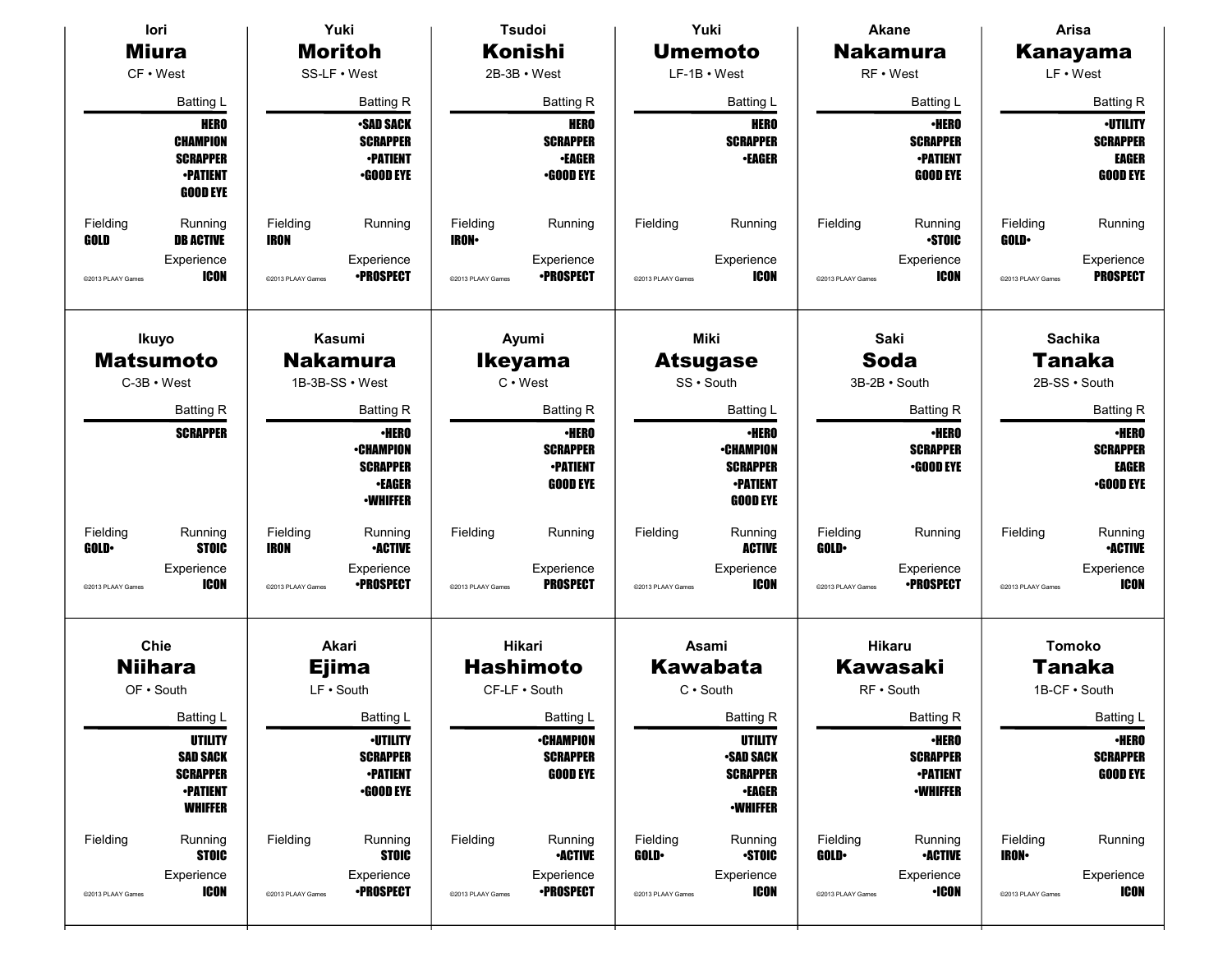| Shae<br>Lillywhite            |                                                       |                                                      |                                                                                        |                               | <b>Mika</b>                                                                            |                               | <b>Misaki</b>                                                                           |                                         | Minami                                                                          |                               | Chiaki                                            |  |
|-------------------------------|-------------------------------------------------------|------------------------------------------------------|----------------------------------------------------------------------------------------|-------------------------------|----------------------------------------------------------------------------------------|-------------------------------|-----------------------------------------------------------------------------------------|-----------------------------------------|---------------------------------------------------------------------------------|-------------------------------|---------------------------------------------------|--|
|                               |                                                       |                                                      |                                                                                        | Konishi                       |                                                                                        | <b>Nakagawa</b>               |                                                                                         | Yano                                    |                                                                                 | <b>Shioya</b>                 |                                                   |  |
|                               | DH-2B · South                                         |                                                      |                                                                                        | SP-RP-LF-DH . West            |                                                                                        | RP-SP · West                  |                                                                                         | SP-RP-3B-DH • West                      |                                                                                 | RP-1B-RF · East/West          |                                                   |  |
|                               | <b>Batting R</b>                                      |                                                      | <b>Batting</b>                                                                         | Pitching R                    | <b>Batting R</b>                                                                       | Pitching L                    | <b>Batting L</b>                                                                        | Pitching R                              | <b>Batting R</b>                                                                | Pitching R                    | <b>Batting R</b>                                  |  |
|                               | <b>SAD SACK</b><br><b>SCRAPPER</b><br><b>•PATIENT</b> |                                                      |                                                                                        |                               | <b>-UTILITY</b><br><b>SCRAPPER</b><br><b>-WHIFFER</b>                                  | <b>STAR</b>                   | <b>SAD SACK</b><br><b>UTILITY</b><br><b>SCRAPPER</b><br><b>EAGER</b><br><b>WHIFFER</b>  | ACE                                     | <b>SCRAPPER</b><br>EAGER                                                        | <b>STAR</b><br><b>CONTROL</b> | <b>HERO</b><br><b>SCRAPPER</b><br><b>-PATIENT</b> |  |
| Fielding                      | Running<br><b>STOIC</b><br>Experience                 | Fielding                                             | Running<br>Experience                                                                  | Fielding<br><b>IRON</b>       | Running<br><b>-ACTIVE</b><br>Experience                                                | Fielding                      | Running<br><b>STOIC</b><br>Experience                                                   | Fielding                                | Running<br><b>STOIC</b><br>Experience                                           | Fielding<br><b>IRON</b>       | Running<br><b>-ACTIVE</b><br>Experience           |  |
| @2013 PLAAY Games             | <b>PROSPECT</b>                                       | @2013 PLAAY Games                                    |                                                                                        | @2013 PLAAY Games             | <b>ICON</b>                                                                            | @2013 PLAAY Games             | <b>•PROSPECT</b>                                                                        | @2013 PLAAY Games                       | <b>PROSPECT</b>                                                                 | @2013 PLAAY Games             | <b>·ICON</b>                                      |  |
|                               | <b>Mika</b><br><b>Miyahara</b><br>SP-RP-1B-DH · South |                                                      | Yuma<br><b>Nakagawa</b><br>RP-SP · South                                               |                               | <b>Minako</b><br><b>Uemura</b><br>SP-RP · South                                        |                               | Shiori<br>Komiya<br>RP-SP-3B-LF . South                                                 | Shiho<br><b>Murata</b><br>RP-SP · South |                                                                                 |                               | Yu<br><b>Kawamoto</b><br>LF-3B-RP . West          |  |
| Pitching R                    | <b>Batting R</b>                                      | Pitching R                                           | <b>Batting R</b>                                                                       | Pitching L                    | <b>Batting L</b>                                                                       | Pitching R                    | <b>Batting B</b>                                                                        | Pitching R                              | <b>Batting R</b>                                                                | Pitching R                    | <b>Batting B</b>                                  |  |
| ACE.<br><b>FLASH</b>          | <b>SCRAPPER</b><br><b>PATIENT</b>                     | <b>WORKMAN</b><br><b>STRUGGLER</b><br><b>DB WILD</b> | <b>SAD SACK</b><br><b>UTILITY</b><br><b>SCRAPPER</b><br><b>EAGER</b><br><b>WHIFFER</b> | <b>WORKMAN</b><br>WILD        | <b>SAD SACK</b><br><b>UTILITY</b><br><b>SCRAPPER</b><br><b>EAGER</b><br><b>WHIFFER</b> | <b>CONTROL</b>                | <b>SAD SACK</b><br><b>UTILITY</b><br><b>SCRAPPER</b><br><b>EAGER</b><br><b>GOOD EYE</b> | <b>CONTROL</b>                          | <b>SAD SACK</b><br><b>UTILITY</b><br><b>SCRAPPER</b><br>EAGER<br><b>WHIFFER</b> | <b>WORKMAN</b>                | <b>·HERO</b><br><b>SCRAPPER</b><br><b>PATIENT</b> |  |
| Fielding                      | Running<br><b>STOIC</b><br>Experience                 | Fielding                                             | Running<br><b>STOIC</b><br>Experience                                                  | Fielding                      | Running<br><b>STOIC</b><br>Experience                                                  | Fielding<br><b>IRON-</b>      | Running<br><b>STOIC</b><br>Experience                                                   | Fielding                                | Running<br><b>STOIC</b><br>Experience                                           | Fielding<br><b>GOLD</b>       | Running<br><b>-ACTIVE</b><br>Experience           |  |
| @2013 PLAAY Games             | <b>ICON</b>                                           | @2013 PLAAY Games                                    | <b>•PROSPECT</b>                                                                       | @2013 PLAAY Games             | <b>·ICON</b>                                                                           | @2013 PLAAY Games             | <b>•PROSPECT</b>                                                                        | @2013 PLAAY Games                       | <b>PROSPECT</b>                                                                 | @2013 PLAAY Games             | <b>ICON</b>                                       |  |
| Pitching                      | <b>Batting</b>                                        | Pitching                                             | <b>Batting</b>                                                                         | Pitching                      | <b>Batting</b>                                                                         | Pitching                      | <b>Batting</b>                                                                          | Pitching                                | <b>Batting</b>                                                                  | Pitching                      | <b>Batting</b>                                    |  |
| Fielding<br>@2013 PLAAY Games | Running<br>Experience                                 | Fielding<br>@2013 PLAAY Games                        | Running<br>Experience                                                                  | Fielding<br>@2013 PLAAY Games | Running<br>Experience                                                                  | Fielding<br>@2013 PLAAY Games | Running<br>Experience                                                                   | Fielding<br>@2013 PLAAY Games           | Running<br>Experience                                                           | Fielding<br>@2013 PLAAY Games | Running<br>Experience                             |  |
|                               |                                                       |                                                      |                                                                                        |                               |                                                                                        |                               |                                                                                         |                                         |                                                                                 |                               |                                                   |  |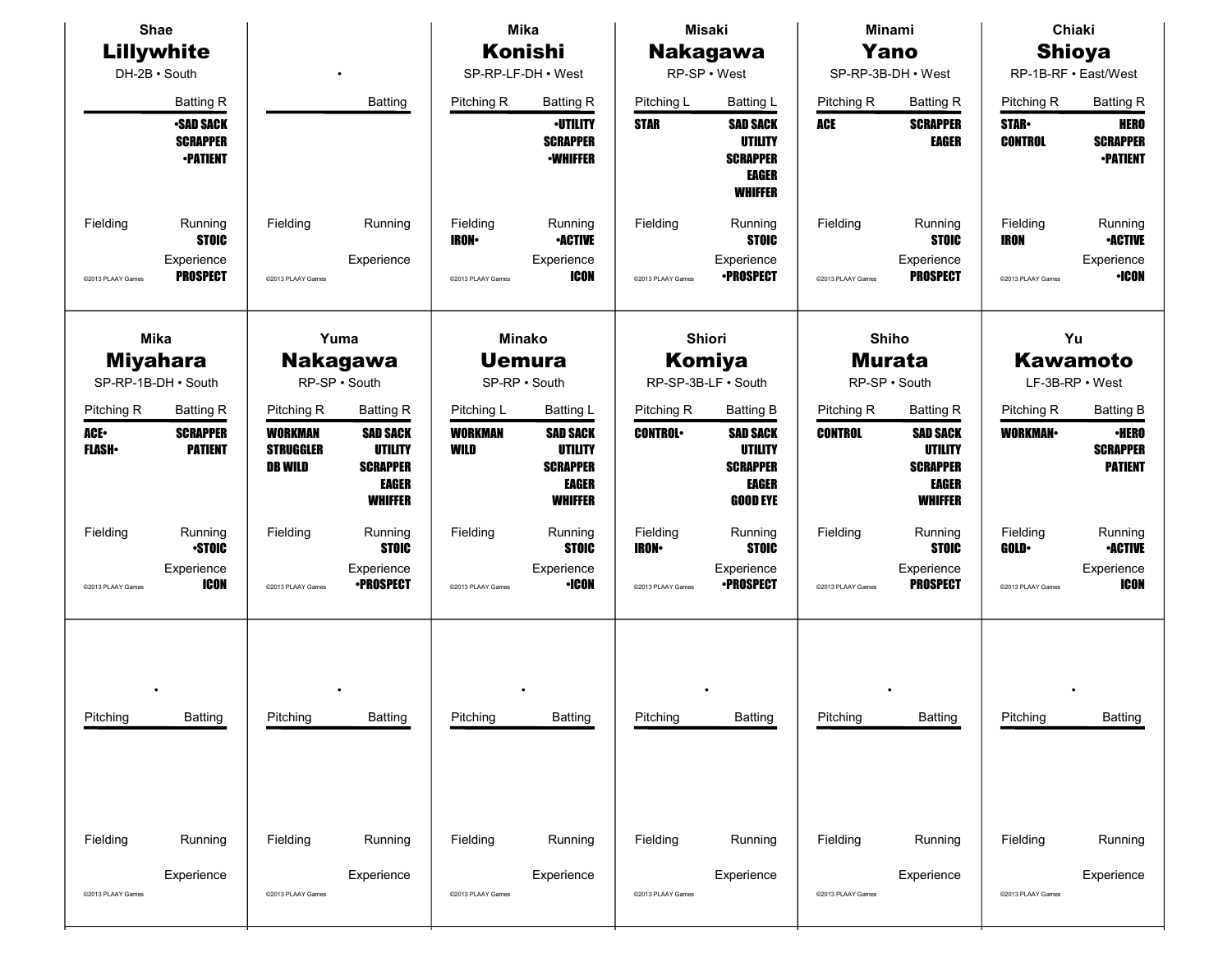| <b>Maya</b>                                                                                           | <b>Miwa</b>                                                                               | <b>Natsumi</b>                                                                                              | Haruka                                                                                              | Chika                                                                                 | Yasuko<br><b>Ohzawa</b><br>3B · East                                                                       |  |
|-------------------------------------------------------------------------------------------------------|-------------------------------------------------------------------------------------------|-------------------------------------------------------------------------------------------------------------|-----------------------------------------------------------------------------------------------------|---------------------------------------------------------------------------------------|------------------------------------------------------------------------------------------------------------|--|
| <b>Kawaho</b><br>$C \cdot$ East                                                                       | <b>Naraoka</b><br>DH-RF · East                                                            | <b>Nakano</b><br>$2B \cdot East$                                                                            | <b>Mihara</b><br>$CF \cdot East$                                                                    | <b>Nakahira</b><br>LF · East                                                          |                                                                                                            |  |
|                                                                                                       |                                                                                           |                                                                                                             |                                                                                                     |                                                                                       |                                                                                                            |  |
| <b>Batting R</b><br><b>·HERO</b><br><b>SCRAPPER</b><br><b>EAGER</b><br><b>-GOOD EYE</b>               | <b>Batting R</b><br><b>•CHAMPION</b><br><b>SCRAPPER</b>                                   | <b>Batting L</b><br>UTILITY<br><b>SCRAPPER</b>                                                              | <b>Batting R</b><br><b>•HERO</b><br><b>SCRAPPER</b><br><b>GOOD EYE</b>                              | <b>Batting L</b><br><b>•CHAMPION</b><br><b>SCRAPPER</b><br><b>•PATIENT</b>            | Batting L<br><b>-UTILITY</b><br><b>SCRAPPER</b><br><b>-EAGER</b><br>$-$ GOOD EYE                           |  |
| Fielding<br>Running<br><b>STOIC</b><br>GOLD<br>Experience<br><b>ICON</b><br>@2013 PLAAY Games         | Fielding<br>Running<br><b>STOIC</b><br>Experience<br><b>PROSPECT</b><br>@2013 PLAAY Games | Fielding<br>Running<br><b>IRON-</b><br><b>•ACTIVE</b><br>Experience<br><b>PROSPECT</b><br>@2013 PLAAY Games | Fielding<br>Running<br>GOLD<br><b>•ACTIVE</b><br>Experience<br><b>PROSPECT</b><br>@2013 PLAAY Games | Fielding<br>Running<br>Experience<br>$\cdot$ ICON<br>@2013 PLAAY Games                | Fielding<br>Running<br><b>IRON</b><br><b>STOIC</b><br>Experience<br><b>•PROSPECT</b><br>@2013 PLAAY Games  |  |
| Yuki<br><b>Kawabata</b><br>SS-DH · East                                                               | Minori<br><b>Okuda</b><br>1B-DH · East                                                    | Ai<br><b>Kumazaki</b><br>$C \cdot$ East                                                                     | Saori<br><b>Nakamura</b><br>C-RF-1B-DH . North/East                                                 | <b>Mihoko</b><br><b>Ikari</b><br>C-RF . North                                         | Aya<br>Takizawa<br>1B-3B · North                                                                           |  |
| Batting L<br><b>HERO</b><br><b>CHAMPION</b><br><b>SCRAPPER</b><br><b>-PATIENT</b><br><b>GOOD EYE</b>  | Batting R<br>UTILITY<br><b>SCRAPPER</b><br><b>PATIENT</b><br><b>•GOOD EYE</b>             | <b>Batting R</b><br>•SAD SACK<br><b>SCRAPPER</b><br><b>EAGER</b><br><b>-WHIFFER</b>                         | <b>Batting R</b><br>UTILITY<br><b>-SAD SACK</b><br><b>SCRAPPER</b><br><b>•GOOD EYE</b>              | <b>Batting R</b><br><b>HERO</b><br><b>SCRAPPER</b><br>EAGER<br><b>.GOOD EYE</b>       | <b>Batting R</b><br><b>HERO</b><br><b>•CHAMPION</b><br><b>SCRAPPER</b><br><b>EAGER</b><br><b>•GOOD EYE</b> |  |
| Fielding<br>Running<br><b>ACTIVE</b><br><b>IRON</b><br>Experience<br><b>ICON</b><br>@2013 PLAAY Games | Fielding<br>Running<br><b>STOIC</b><br>Experience<br><b>ICON</b><br>@2013 PLAAY Games     | Fielding<br>Running<br><b>IRON</b><br><b>STOIC</b><br>Experience<br><b>PROSPECT</b><br>@2013 PLAAY Games    | Fielding<br>Running<br>GOLD-<br>Experience<br><b>•PROSPECT</b><br>@2013 PLAAY Games                 | Fielding<br>Running<br><b>IRON-</b><br>Experience<br><b>ICON</b><br>@2013 PLAAY Games | Fielding<br>Running<br><b>STOIC</b><br><b>GOLD</b><br>Experience<br><b>ICON</b><br>©2013 PLAAY Games       |  |
| Mari<br>Yamazaki<br>SS-3B · North<br><b>Batting R</b>                                                 | Shiho<br><b>Masuda</b><br>LF . North<br><b>Batting L</b>                                  | Chizuru<br><b>Ishizuka</b><br>3B-RF-LF . North<br><b>Batting R</b>                                          | Yumiko<br><b>Miura</b><br>$OF \cdot North$<br><b>Batting R</b>                                      | Chihiro<br><b>Satoh</b><br>2B-DH • North<br><b>Batting L</b>                          | Yuri<br><b>Sakamoro</b><br>RF-1B-3B-2B-SS · North<br><b>Batting R</b>                                      |  |
| <b>HERO</b><br><b>SCRAPPER</b>                                                                        | <b>-UTILITY</b><br><b>-SAD SACK</b><br><b>SCRAPPER</b>                                    | <b>CHAMPION</b><br><b>SCRAPPER</b><br><b>-EAGER</b><br>$-$ GOOD EYE                                         | <b>•CHAMPION</b><br><b>SCRAPPER</b><br><b>EAGER</b>                                                 | <b>HERO</b><br><b>SCRAPPER</b><br><b>•GOOD EYE</b>                                    | <b>SCRAPPER</b><br><b>EAGER</b><br><b>-WHIFFER</b>                                                         |  |
| Fielding<br>Running<br><b>IRON</b><br>Experience                                                      | Fielding<br>Running<br>GOLD-<br>Experience                                                | Fielding<br>Running<br><b>-STOIC</b><br>Experience                                                          | Fielding<br>Running<br>GOLD<br>Experience                                                           | Fielding<br>Running<br><b>-ACTIVE</b><br>Experience                                   | Fielding<br>Running<br><b>IRON</b><br><b>STOIC</b><br>Experience                                           |  |
| <b>PROSPECT</b><br>@2013 PLAAY Games                                                                  | <b>ICON</b><br>@2013 PLAAY Games                                                          | <b>PROSPECT</b><br>@2013 PLAAY Games                                                                        | <b>•PROSPECT</b><br>@2013 PLAAY Games                                                               | <b>•PROSPECT</b><br>@2013 PLAAY Games                                                 | <b>•PROSPECT</b><br>@2013 PLAAY Games                                                                      |  |